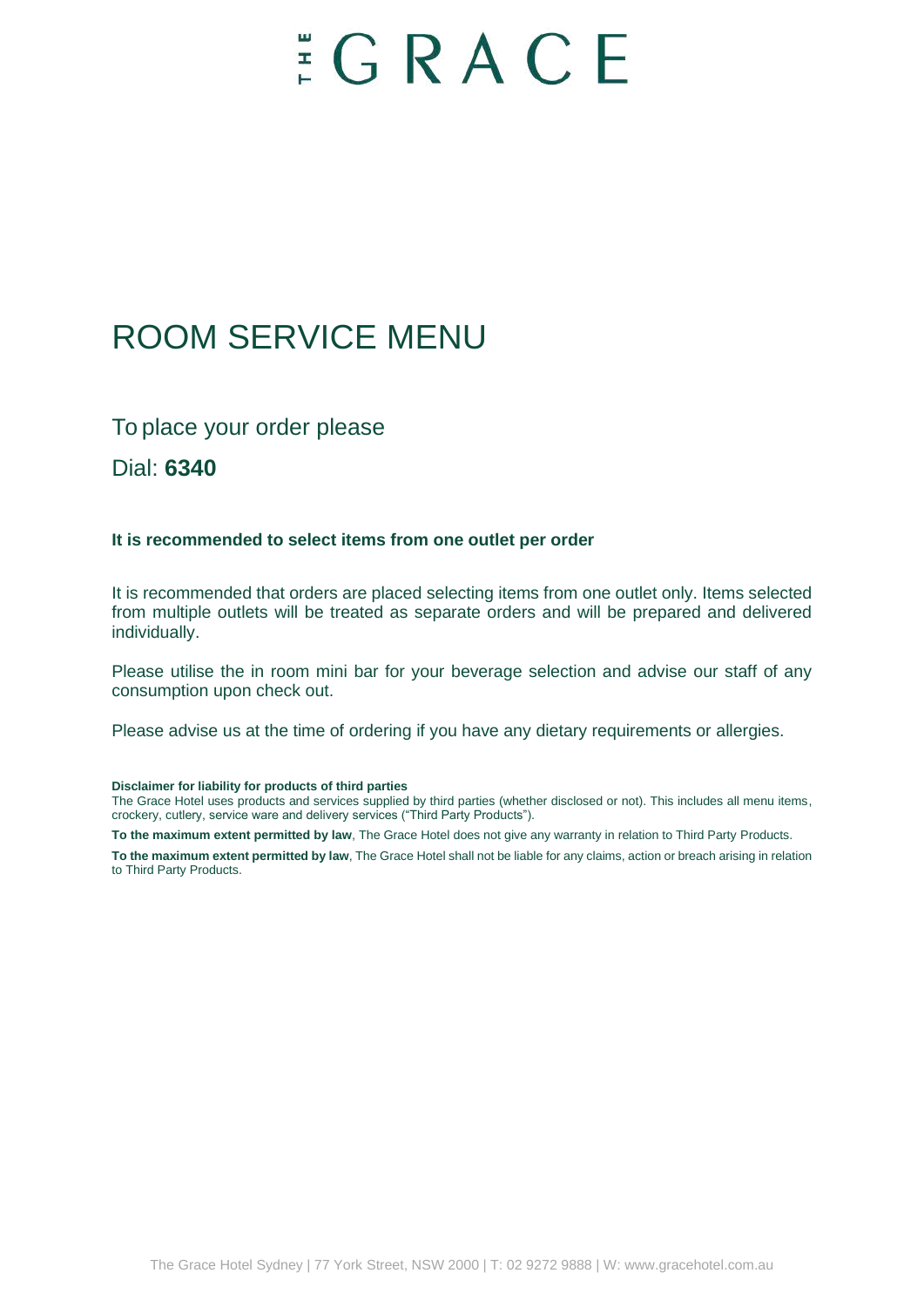# $\Xi$  G R A C E

### **BREAKFAST**

**Available: Monday – Sunday from 7am until 10am**

#### **Continental Breakfast Continental Breakfast 328.00**

#### **Bakers' Basket**

House baked Danish pastries & croissants or muffin 2 slices of toast: white, wholemeal, gluten free, raisin bread (Gluten free bread and vegan crumpets are available upon request)

#### **Preserves** *(Your Selection of Spreads)*

Orange Marmalade, Strawberry Jam, Peanut Butter, Vegemite, Nutella, Honey, Margarine, Butter **Cereals** *(Your Selection of Cereal)* Cornflakes, Weet-Bix, Coco Pops, Sultana Bran, Special K, Just Right, Granola (Please Select - Skim, Soy or Full Cream Milk)

#### **Mixed Fruit Salad or Greek Yoghurt** V GF

Rockmelon, Pineapple, Honeydew and Watermelon Mix *(Please note Fruit may vary due to seasonal properties)* Greek Natural Yogurt

**Juice** V GF Orange or Apple

#### **Tea or Barista made Coffee**

#### **Hot Breakfast** \$38.00

Two eggs cooked to your request; served with bacon, chipolatas, lightly grilled tomato, white button mushrooms & hash browns includes your selection of Continental Breakfast items.

V Vegetarian GF Gluten Free

#### **KINDLY DIAL "0" AS SOON AS YOU HAVE MADE YOUR SELECTIONS**

*Please ensure any Breakfast orders are made the day or night prior to delivery, to ensure the proper preparation and delivery of your order at your specified time.*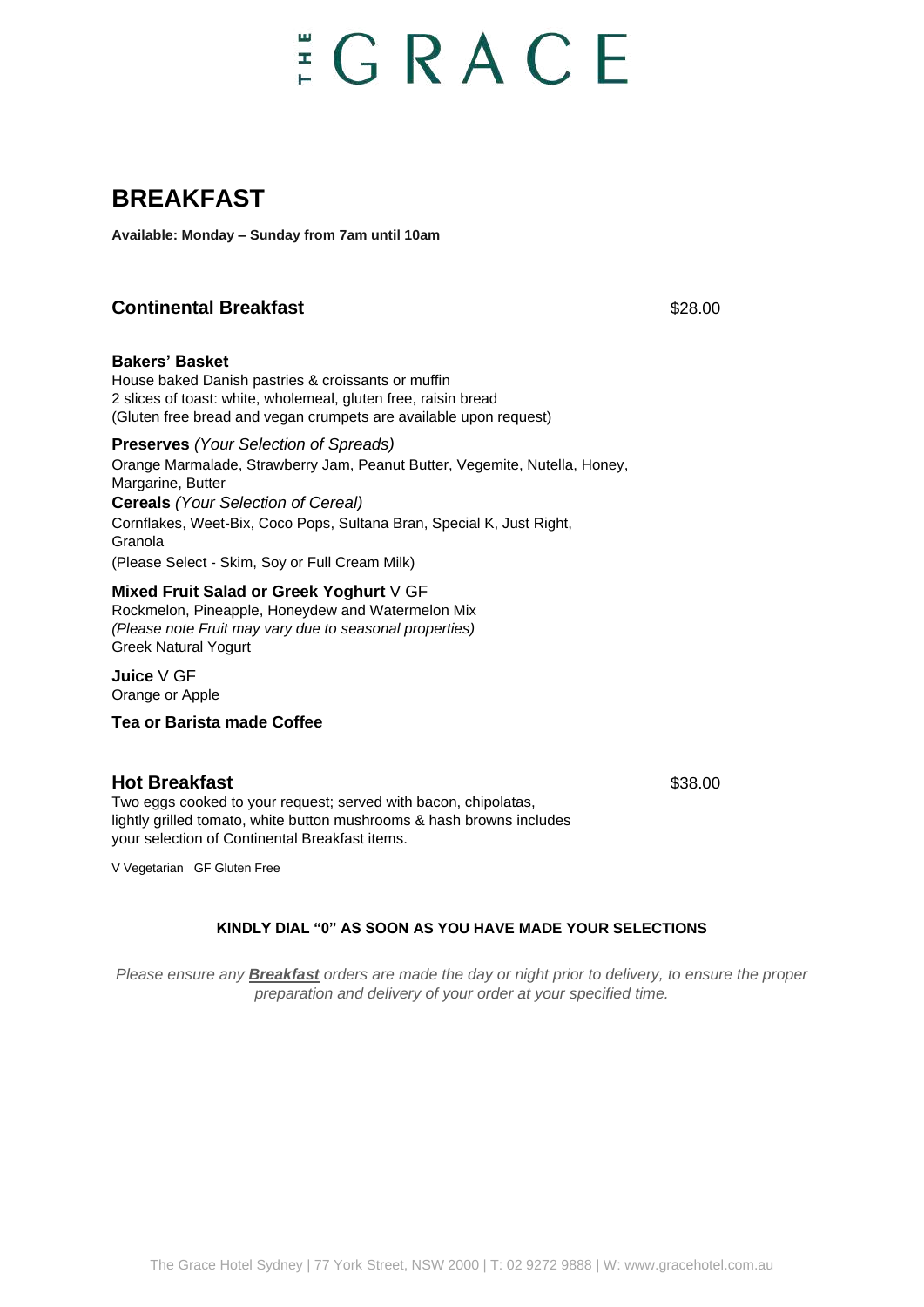# $E$ GRACE

### **LUNCH AND DINNER**

| P.J. Obrien's Irish Pub                                                                                                   | P.J.O'BRIEN'S<br>THE IRISH PUB |
|---------------------------------------------------------------------------------------------------------------------------|--------------------------------|
| Available: Monday - Sunday 12pm - 8.30pm                                                                                  |                                |
| <b>Spicy Buffalo Wings</b><br>Wings tossed in hot or smoky BBQ sauce, served with blue<br>cheese dip                      | \$19.50                        |
| Salt & Pepper Calamari & Chips GF<br>Side salad, sweet chilli aioli                                                       | \$23.00                        |
| <b>Beef &amp; Guinness Pie</b><br>House made pie of prime beef and Guinness sauce, creamy mash<br>potato & mushy peas     | \$27.00                        |
| Shay's Irish Pork Sausages GF<br>Creamy mash potato, peas, caramelised onion & gravy                                      | \$25.00                        |
| P.J's Burger<br>Classic beef patty with bacon, cheese, lettuce, tomato & house<br>Chilli sauce on a potato bun with chips | \$23.00                        |
| <b>Chicken Schnitzel</b><br>Crumbed chicken breast, chips, salad & sauce                                                  | \$24.00                        |
| <b>Beer Battered Cod</b><br>Chips, mushy peas and tartare sauce                                                           | \$26.00                        |
| <b>McDonnells Irish Chicken Curry</b><br>Basmati rice & chips                                                             | \$26.00                        |
| <b>Chips</b><br>Add a small serving of chips with any main meal order                                                     | \$4.00                         |

GF Gluten Friendly GFA Gluten Friendly Available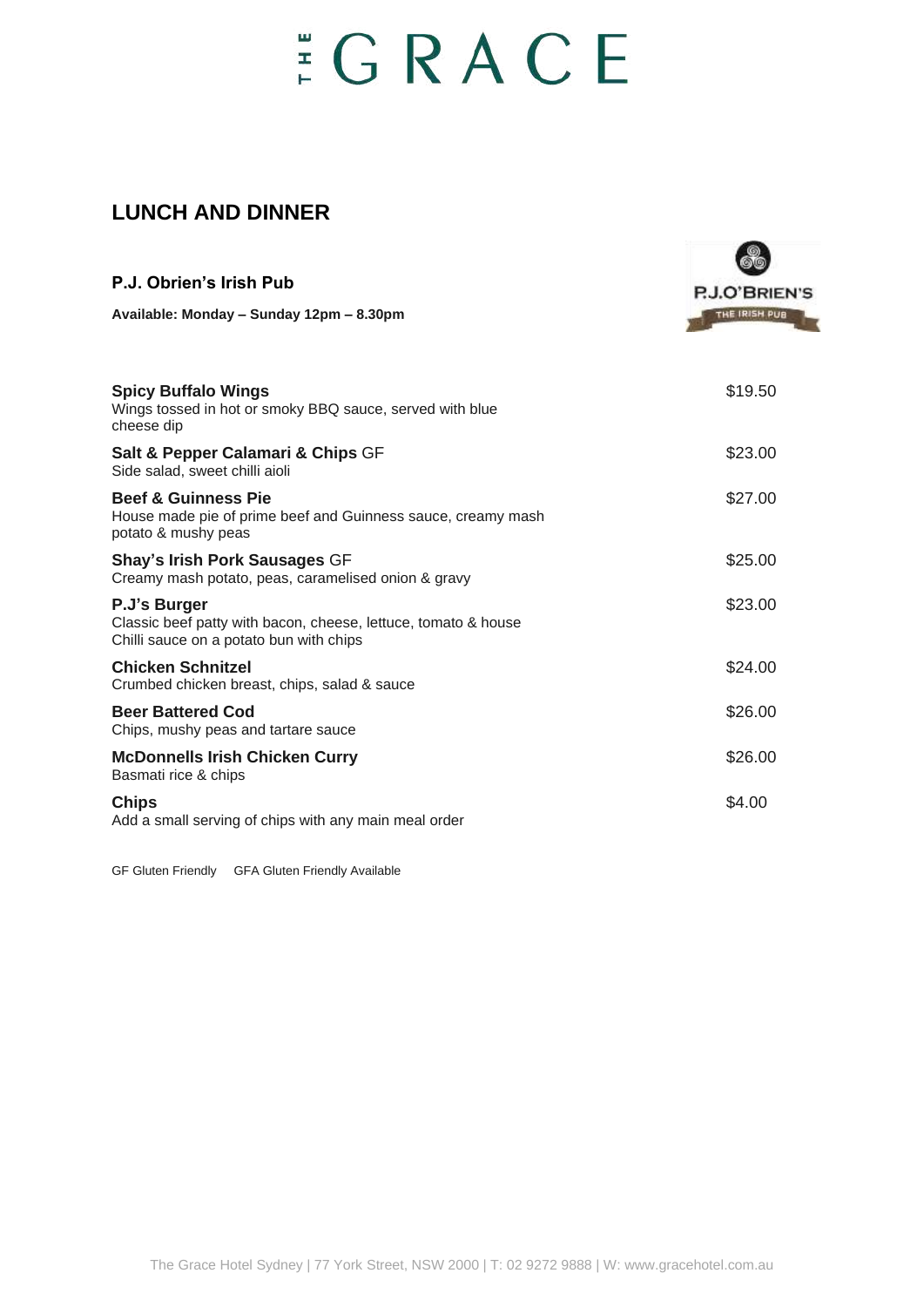# $E$ GRACE

#### **Vapiano**



#### **Available: Sunday – Thursday 11:30am – 9:15pm Friday – Saturday 11:30am – 10:15pm**

#### **Antipasti**

| Bruschetta Simply fresh toasted ciabatta topped with olive oil & garlic-marinated<br>tomatoes<br>V                                                                      | \$11.00            |
|-------------------------------------------------------------------------------------------------------------------------------------------------------------------------|--------------------|
| Antipasti Board The perfect starter - toasted ciabatta, selection of meats,<br>Parmesan, buffalo mozzarella, mixed olives, sun-dried tomatoes, basil pesto & bruschetta | \$22.00 Small      |
| <b>Salads</b><br><b>Insalata Mista</b> Crisp & fresh – mixed leaf salad with cherry tomatoes, carrots,<br>red onion, cucumber, capsicum & balsamic dressing V           | \$19.00            |
| Insalata Caesar Fresh cos lettuce, crispy bacon, lightly toasted croutons,<br>parmesan & house-made Caesar dressing (add chicken +\$4)                                  | \$20.50            |
| Pasta - Tomato<br>Alla Norma An Italian tomato classic featuring roasted eggplant, garlic, onion &<br>& chopped basil V                                                 | \$28.00            |
| Pollo Amatriciana An epic pairing of tender chicken breast, caramelised onions,<br>mushrooms & bacon                                                                    | \$33.00            |
| Pasta – Cream<br>Carbonara Crowd-pleasing classic with bacon, onions & a rich cream sauce                                                                               | \$32.00            |
| thickened with egg yolk & topped with parmesan & parsley<br>Chicken Alfredo A family fave combining chicken breast, onions, mushrooms & egg<br>In a cheesy cream sauce  | \$33.00            |
| <b>Choose your Pasta</b><br>Spaghetti<br><b>Fusilli</b>                                                                                                                 |                    |
| Pizza<br>Classic Margherita A simple yet luxurious blend of our house-made tomato sauce<br>with buffalo mozzarella and basil V                                          | \$27.00            |
| Roasted Eggplant Parmigiana A true vege delight of roasted eggplant, topped with rich<br>tomato sauce, smoked cheese, mozzarella, parmesan & fresh rocket V             | \$28.00            |
| Hawaiian We vote yes to pineapple on pizza - smoked ham, sweet pineapple<br>and mozzarella                                                                              | \$30.00            |
| Barbecue Pollo A sweet & smokey mix of pulled BBQ chicken breast, red<br>onions, smoked cheese, tomato & BBQ sauce blend & mozzarella                                   | \$32.00            |
| Deep Dish Bolognese Delicious deep-dish crust topped with our house-made<br>bolognese sauce, melted mozzarella & salami                                                 | \$32.00            |
| <b>Kids</b><br>Spaghetti Bolognese                                                                                                                                      | \$16.00            |
| Italian-style beef & pork with carrot in our house-made tomato sauce<br><b>Margherita Pizza</b><br>The Italian classic combining house-made tomato sauce & mozzarella V | \$16.00            |
| <b>Desserts</b>                                                                                                                                                         |                    |
| <b>Panna Cotta</b><br><b>Nutella Cheesecake</b>                                                                                                                         | \$11.00<br>\$11.00 |

V Vegetarian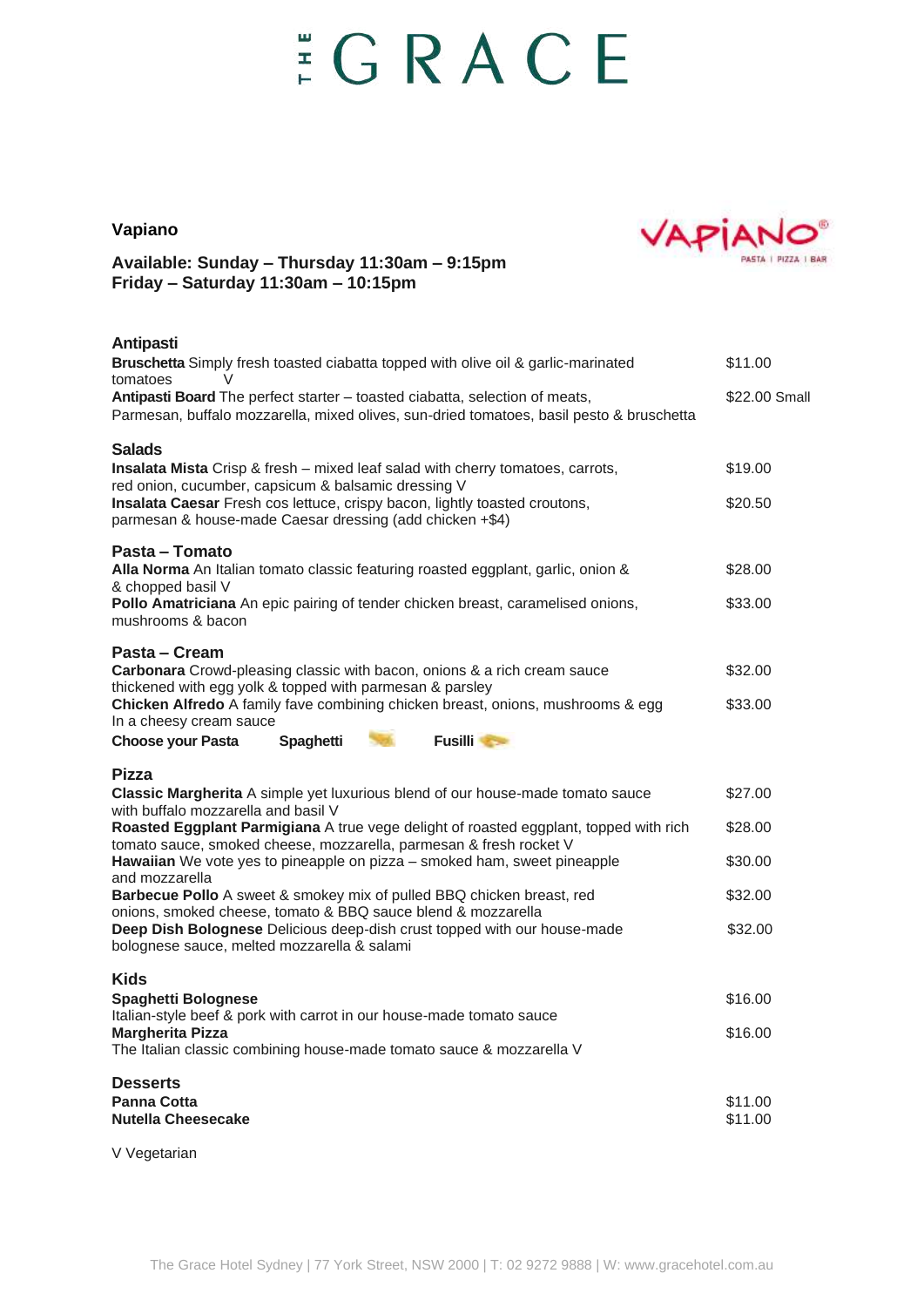# $E$ GRACE

| <b>BaBa Laksa &amp; Roti</b><br>Available: Lunch: Monday - Friday 10:30am - 3:30pm                                                                   |         |
|------------------------------------------------------------------------------------------------------------------------------------------------------|---------|
| <b>Hainan Crispy Chicken Rice</b><br>Chicken flavoured rice served with a side of Penang crispy chicken                                              | \$18.00 |
| <b>Hainan Steamed Chicken Rice</b><br>Chicken flavoured rice served with a side of Penang steamed chicken                                            | \$18.00 |
| <b>Combination Wah Tan Hor</b><br>Malaysian-style flat rice noodles and vermicelli with seafood, chicken and<br>vegetables served in egg gravy sauce | \$20.00 |
| <b>Beef Nasi Lemak</b><br>Coconut infused rice served with beef curry; with a side of boiled egg, anchovy,<br>peanuts, cucumber and sambal sauce     | \$19.00 |
| <b>Char Koay Teow</b><br>Traditionally flavoured wok fried flat rice noodles with prawns, eggs and bean sprouts                                      | \$20.00 |
| <b>Mamak Mee Goreng</b><br>Famous mamak-style wok fried hokkien noodles with prawns, fish cake, eggs,<br>fried shallots, shredded lettuce and lime   | \$20.00 |
| <b>Chicken Laksa</b><br>Traditional Penang, coconut curry laksa soup with chicken                                                                    | \$16.00 |
| <b>Beef Laksa</b><br>Traditional Penang, coconut curry laksa soup with tender beef                                                                   | \$17.00 |
| <b>Roti Canai</b><br>The original rich and fluffy mamak roti                                                                                         | \$7.00  |
| <b>Roti with Egg</b>                                                                                                                                 | \$8.00  |